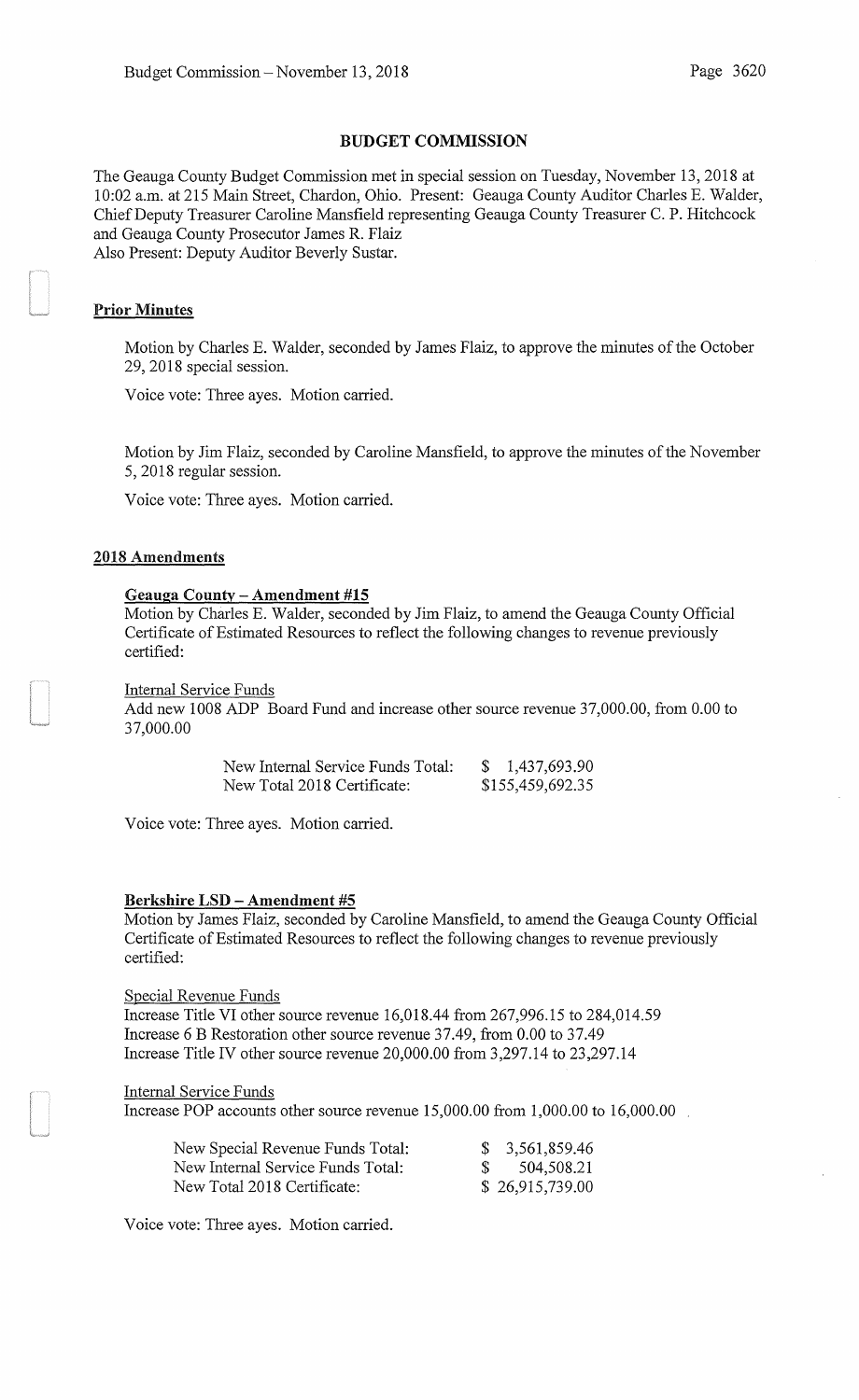# **Resolution # 2018-102918 RECOMMENDATION FOR RESPONSE TO STATE AUDITOR'S OFFICE**  REGARDING THE RUSSELL TOWNSHIP 1545 PARK DISTRICT

; .  $\mathcal{L}_{\mathbf{r},\mathbf{r}}$  .

. The same  $\Delta$ 

## AT A MEETING OF THE GEAUGA COUNTY BUDGET COMMISSION, OHIO, HELD AT RUSSELL TOWN HALL, NOVELTY, OHIO, ON OCTOBER 29, 2018,

Auditor Charles E. Walder moved the adoption of the following Resolution:

WHEREAS, the Budget Commission of Geauga County, Ohio, does hereby find as follows:

WHEREAS, the Budget Commission has received no verifiable evidence to support or authenticate the reported transfers or final corrected balances of the  $1545$  Russell Park District, and those publically reported significantly vary from the estimates provided from Budget Commission to the 1545 Park Commission;

WHEREAS, the bonds of the commissioners of the 1545 Russell Park District have not as of this date, October 29, 2018, been filed with the Auditor's Office in compliance with ORC 1545.05, and with ORC 3.30 which states, "A person elected or appointed to an office who is required by law to give bond or security previous to the performance of the duties imposed on him by his office, who refuses or neglects to five such bond or furnish such security within the time and in the manner prescribed by law, an in all respects to qualify himself for the performance of such duties, is deemed to have refused to accept the office to which he was elected or appointed"

NOW, THEREFORE, BE IT HEREBY RESOLVED that the Geauga County Auditor as Secretary of the Geauga County Budget Commission, advises the Serior State Auditor of the Ohio Auditor of State's office that the Budget Commission cannot corroborate the 1545 Russell Park District's fund balances ..

RESOLVED, to inform the Auditor of State's office that the Geauga County Auditor's Office had not received the required filing of the Park Commissioners' bonds as of October 29, 2018, therefore they have, by ORC 3.30, deemed to have refused to accept the office to which they were appointed.

James Flaiz seconded the Motion and the roll being called upon its adoption resulted as follows:

Budget Commission Member VOTE (YEA or NAY)

Charles E. Walder

James Flaiz

Caroline Mansfield, representing C. P. Hitchcock

Adopted the 13th day of November, 2018.

Secretary, Geauga County Budget Commission

Geauga County, Ohio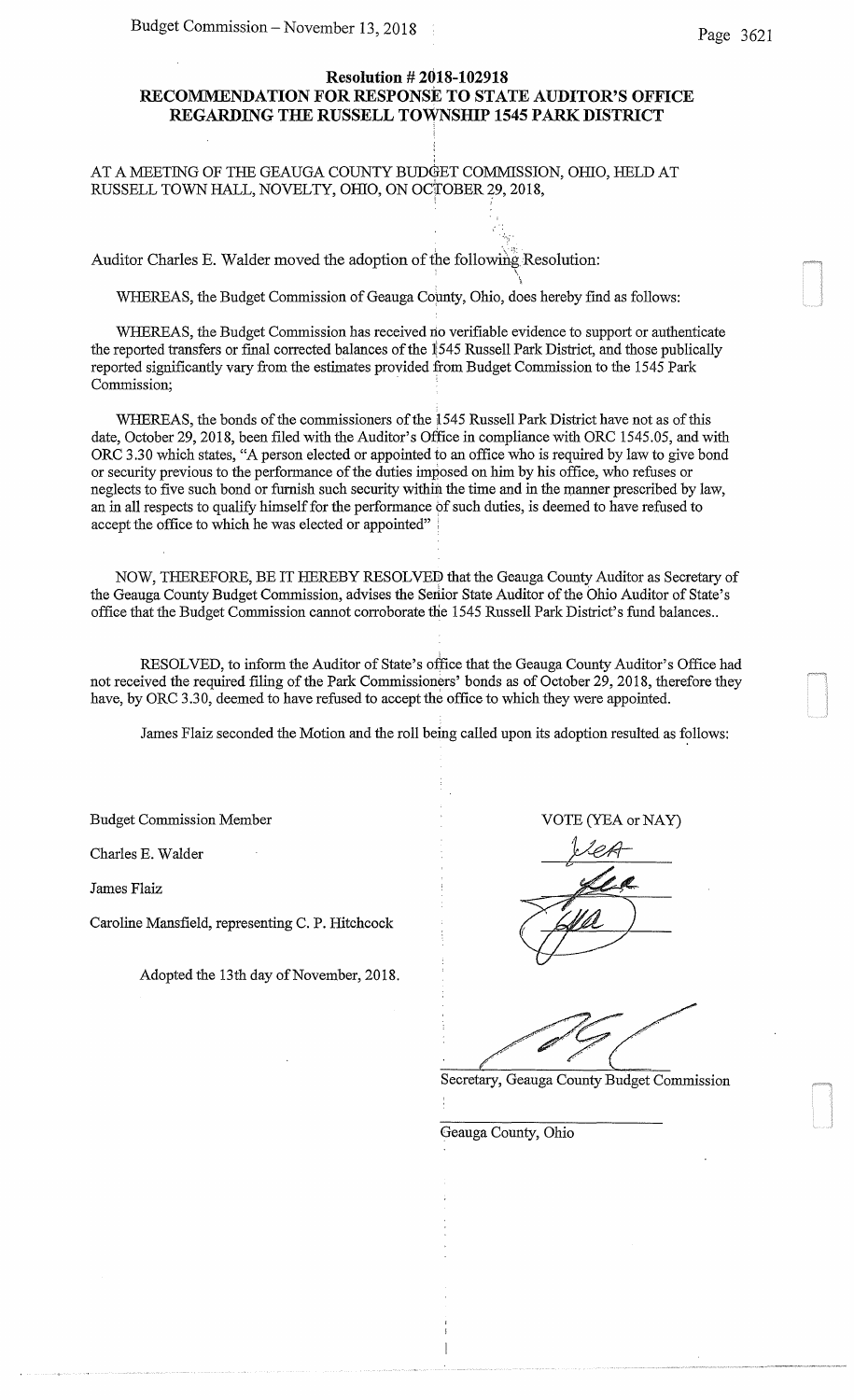# **Resolution# 2018-102918 RECOMMENDATION FOR RESPONSE TO STATE AUDITOR'S OFFICE REGARDING THE RUSSELL TOWNSHIP 1545 PARK DISTRICT**

## AT A MEETING OF THE GEAUGA COUNTY BUDGET COMMISSION, OHIO, HELD AT RUSSELL TOWN HALL, NOVELTY, OHIO, ON OCTOBER 29, 2018,

Auditor Charles E. Walder moved the adoption of the following Resolution:

WHEREAS, the Budget Commission of Geauga County, Ohio, does hereby find as follows:

WHEREAS, the Budget Commission has received no verifiable evidence to support or authenticate the reported transfers or final corrected balances of the 1545 Russell Park District, and those publically reported significantly vary from the estimates provided from Budget Commission to the 1545 Park Commission;

WHEREAS, the bonds of the commissioners of the 1545 Russell Park District have not as of this date, October 29, 2018, been filed with the Auditor's Office in compliance with ORC 1545.05, and with ORC 3.30 which states, "A person elected or appointed to an office who is required by law to give bond or security previous to the performance of the duties imposed on him by his office, who refuses or neglects to five such bond or furnish such security within the time and in the manner prescribed by law, an in all respects to qualify himself for the performance of such duties, is deemed to have refused to accept the office to which he was elected or appointed"

NOW, THEREFORE, BE IT HEREBY RESOLVED that the Geauga County Auditor as Secretary of the Geauga County Budget Commission, advises the Senior State Auditor of the Ohio Auditor of State's office that the Budget Commission cannot corroborate the 1545 Russell Park District's fund balances ..

RESOLVED, to inform the Auditor of State's office that the Geauga County Auditor's Office had not received the required filing of the Park Commissioners' bonds as of October 29, 2018, therefore they have, by ORC 3.30, deemed to have refused to accept the office to which they were appointed.

James Flaiz seconded the Motion and the roll being called upon its adoption resulted as follows:

Budget Commission Member VOTE (YEA or NAY)

Charles E. Walder

James Flaiz

Caroline Mansfield, representing C. P. Hitchcock

Adopted the 13th day of November, 2018.

Secretary, Geauga County Budget Commission

Geauga County, Ohio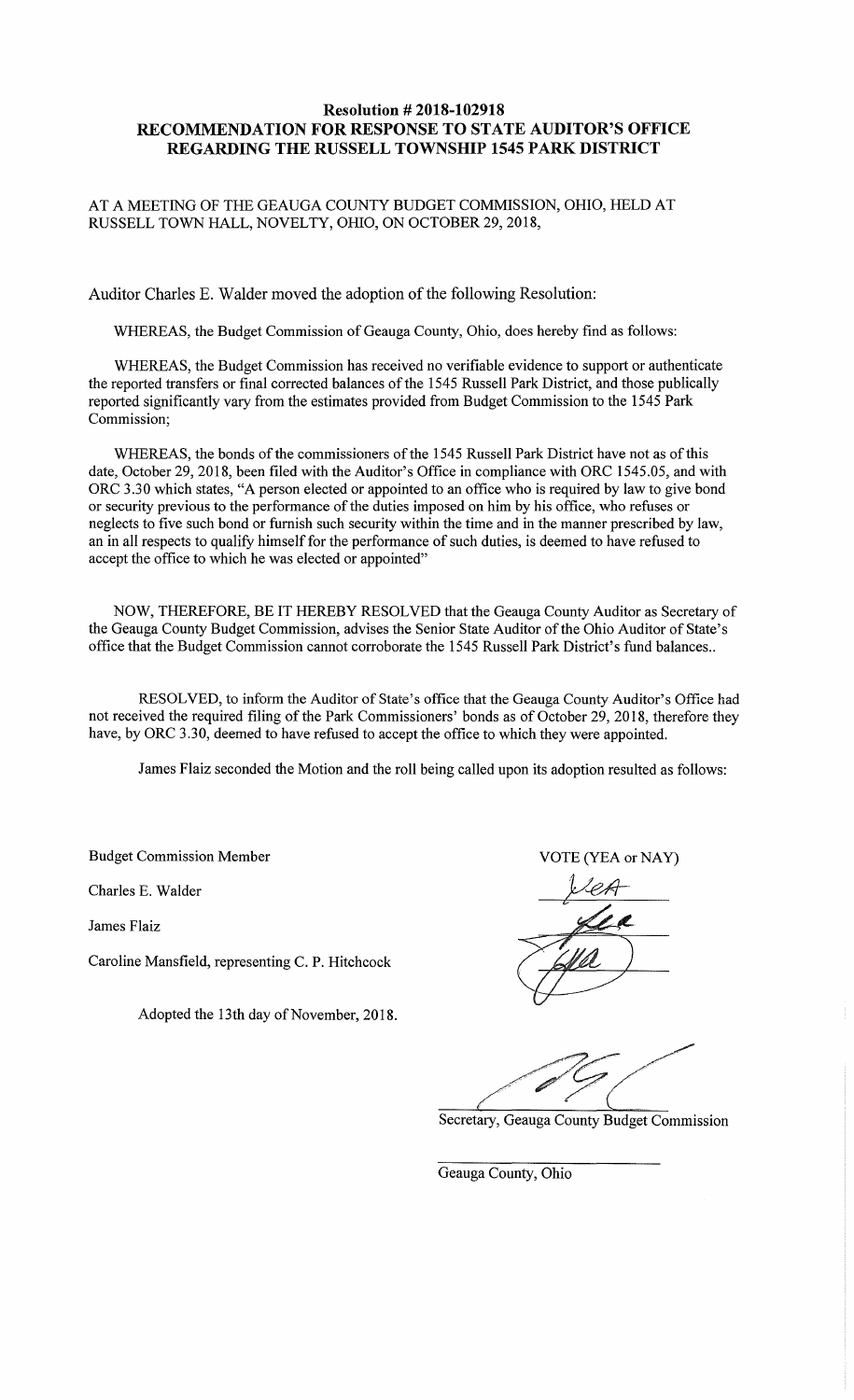### **The State of Ohio, Geauga County,** ss.

I, Charles E. Walder, Secretary of the Geauga County Budget Commission, do hereby certify that the foregoing is taken and copied from the Record of the Proceedings of said Geauga County Budget Commission; that the same has been compared by me with the Resolution on said Record and that it is a true and correct copy thereof.

Witness my signature, this 13th day of November, 2018

Secretary, Geauga County Budget Commission

Dated: November 5, 2018

Geauga County Budget Commission, Geauga County, Ohio